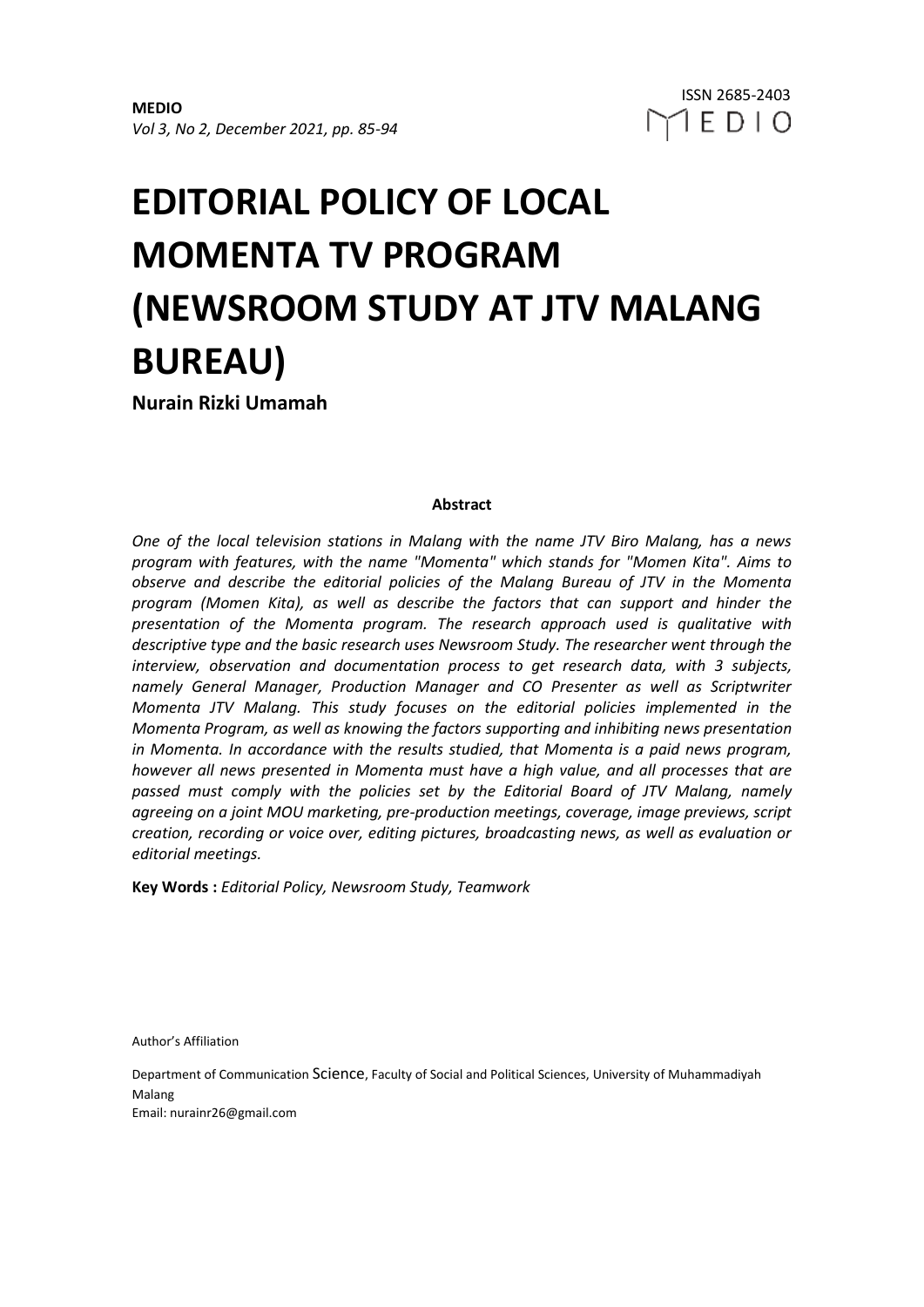#### **INTRODUCTION**

Television is the most influential mass media in terms of conveying messages to the audience. So far, television has attracted people's attention because it provides interesting shows in terms of audio and visual. However, it turns out that not all people can examine the function of television. For example, there are those who only take advantage of the entertainment function, or even the education function. The advantage of television is not only getting accurate information and getting facts related to the truth of an event but also as a place to store a value that is classified as attractive for a fairly large and wide audience through the calculation of profit media companies (Oramahi, 2015).

As data in 2019 in the first quarter of 2016 all consumers in 11 cities can spend approximately 4 hours 54 minutes per day watching television, and in the same quarter in 2019 they can spend approximately 4 hours 59 minutes per day. In addition, time consuming the internet has even continued to increase in the last 3 years, from two hours and twenty-six minutes in one day in the first quarter of 2016 to three hours and twenty minutes in one day, the same quarter in 2019, according to Nielsen Consumer. & Media View or CMV (Nielsen Company Indonesia, 2019).

The emergence of local television in Indonesia has made the development of the television world more positive towards the progress of information sources. Currently, there are more and more local television stations in Indonesia, as reported in www.atvli.or.id that in 2017 there were 67 media companies engaged in local TV, joining the "Indonesian Local Television Association" or commonly abbreviated as ATVLI. The latest update in 2020 that the number of local television stations in Indonesia that are still operating is 43 local televisions (Indonesian Local Television Association, 2018).

As in the Malang area, which has many advantages, dissemination of information is needed in various media to increase the selling price of each product and new places in Malang. Therefore, several media have entered to provide a platform for business people and the government. As is the case, JTV Malang, which is a subsidiary of the central JTV which stands for "Jawa Pos Media Televisi", is the first regional-scale private TV media company in Indonesia and the largest until now. The viewers of JTV Malang in general are students, private and public workers, business people and housewives who are always open minded and always critical and want to find new things that are presented in television news.

JTV Malang has several programs, namely Sweet Coffee, Momenta, Talks and Tourist Destinations. From these several programs, this research intends to take one of the programs to be studied, namely Momenta, which presents various community events in Malang Raya, packaged in a special program with the type of news features. Momenta is an abbreviation of "Our Moment" which is broadcast every day with a number of segments that are sometimes different, some with three segments and five. If there are only three segments, it will be broadcast at 16.00 - 16.30 WIB. Meanwhile, five segments are broadcast from 15.30 to 16.30 WIB.

Momenta is one of the Malang Bureau of JTV news programs that contains positive content. However, the researcher found a problem, namely that the audience for this program was very minimal compared to most similar programs on other television stations on YouTube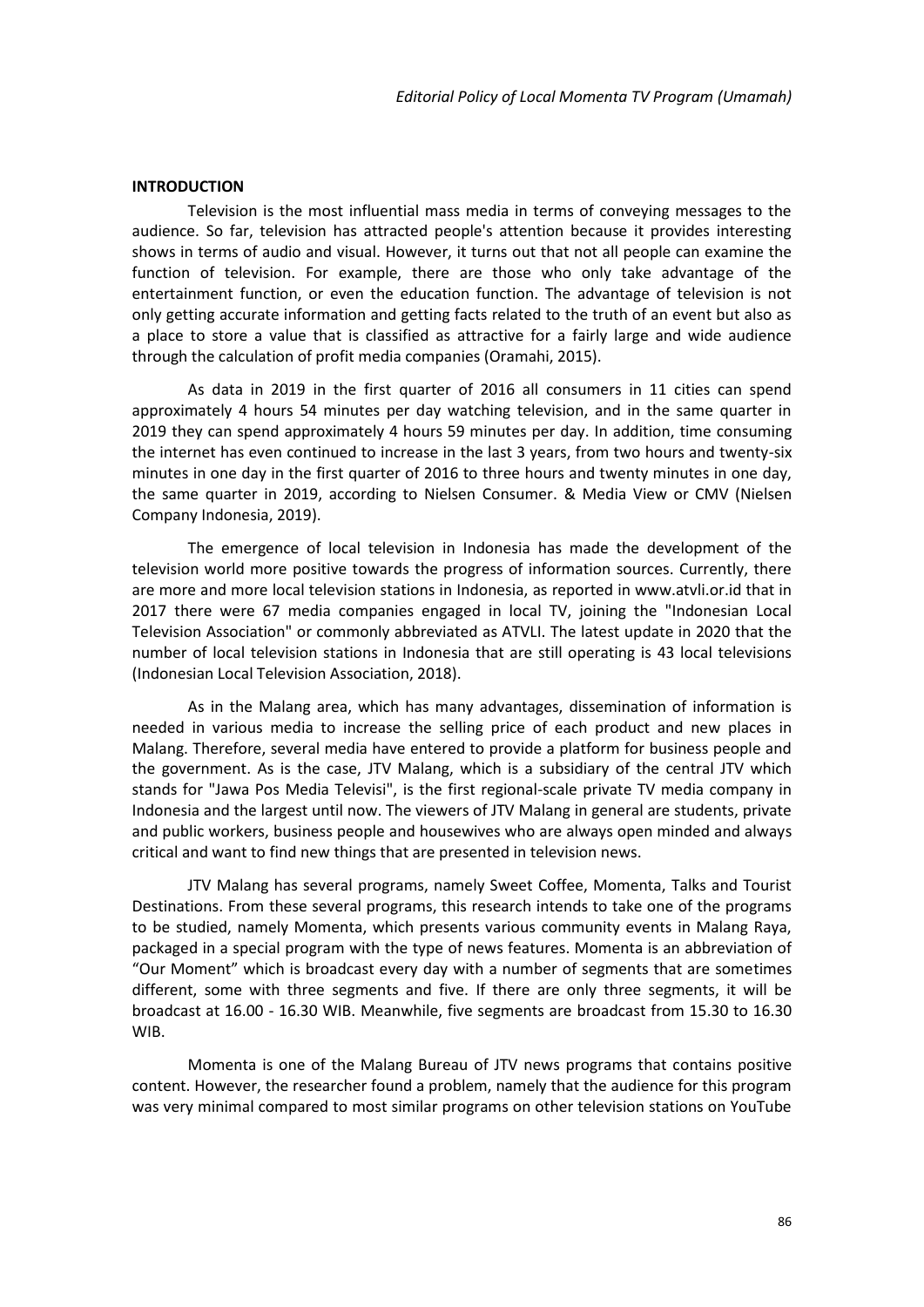*Vol 3, No 2, December 2021, pp. 85-94*

accounts belonging to JTV Malang. Evidently, in screenshots that researchers have monitored in the last 3 months on the JTV Malang youtube account, from May to July the average number of viewers for each upload is approximately 10 to 94 viewers.

This study also has the intent and purpose to see how the editorial policy in broadcasting all the news contained in Momenta. The editorial policy itself is a benchmark approved by the media editor regarding the criteria for news to be broadcast and the attitude of the editor of a media company regarding editorial. As well as knowing several factors of worship and support in presenting the Momenta news program. Based on the background above, the researcher compiled a thesis with the title "Editor Policy of Local Momenta TV Program (Newsroom Study at JTV Bureau Malang)".

### *Newsroom Study*

Newsroom has a function as a media control that regulates media people so that they can work optimally and with quality to create and package media products. In accordance with the contents of the book News Writing and Reporting for Today's Media (Itule, 2012) explains that the majority of newsrooms in print media, namely newspapers, will always have a similar structure. The top position is editor whose work always changes according to the size of a newspaper. In a newspaper the editorial community can double as a publisher, reporter, photographer, manager of a business, or an advertising team. In newspapers in the capital which are usually large, an editor sometimes does not have to intervene in the daily editing process, because an managing editor must do the work.

There are various kinds of editors as follows; news editor, area editor, photo editor, managing editor, foreign and national editor, graphic editor, metropolitan or city editor, financial editor, sports editor, and lifestyle editor. In a day the editors always gather once for an editorial meeting. During the meeting there were several discussion materials which usually covered local, regional, national and international issues accompanied by supporting photos. Then at the end of the meeting decide which news will be published and the news for the front cover as the main news.

### **Editorial Policy**

A foundation related to the consideration of a media company in broadcasting or reporting a news is the understanding of the editorial policy, it can also be considered as the attitude of the editor or the media company itself, especially television media regarding the actual problems that are currently developing. The press, especially a journalist, cannot escape their moral and ethical responsibilities. As mentioned above, journalists must maintain a good relationship with the informant or source of the news and are usually also obliged to protect the privacy of the informant (Fachruddin, 2012).

When it comes to editorial policy, those who influence or handle information are usually called "Gatekeepers", and gatekeepers who will control and give permission to spread information or news. In 1996, John R. Bittner explained that a gatekeeper is a group or person who controls the entry of information in a communication channel. People who are usually called gatekeepers include those who have important authority in media institutions, namely television, newspapers, radio, magazines, internet and so on. Usually, film and news editors, as well as reporters also determine which news will be published (Nurudin, 2014).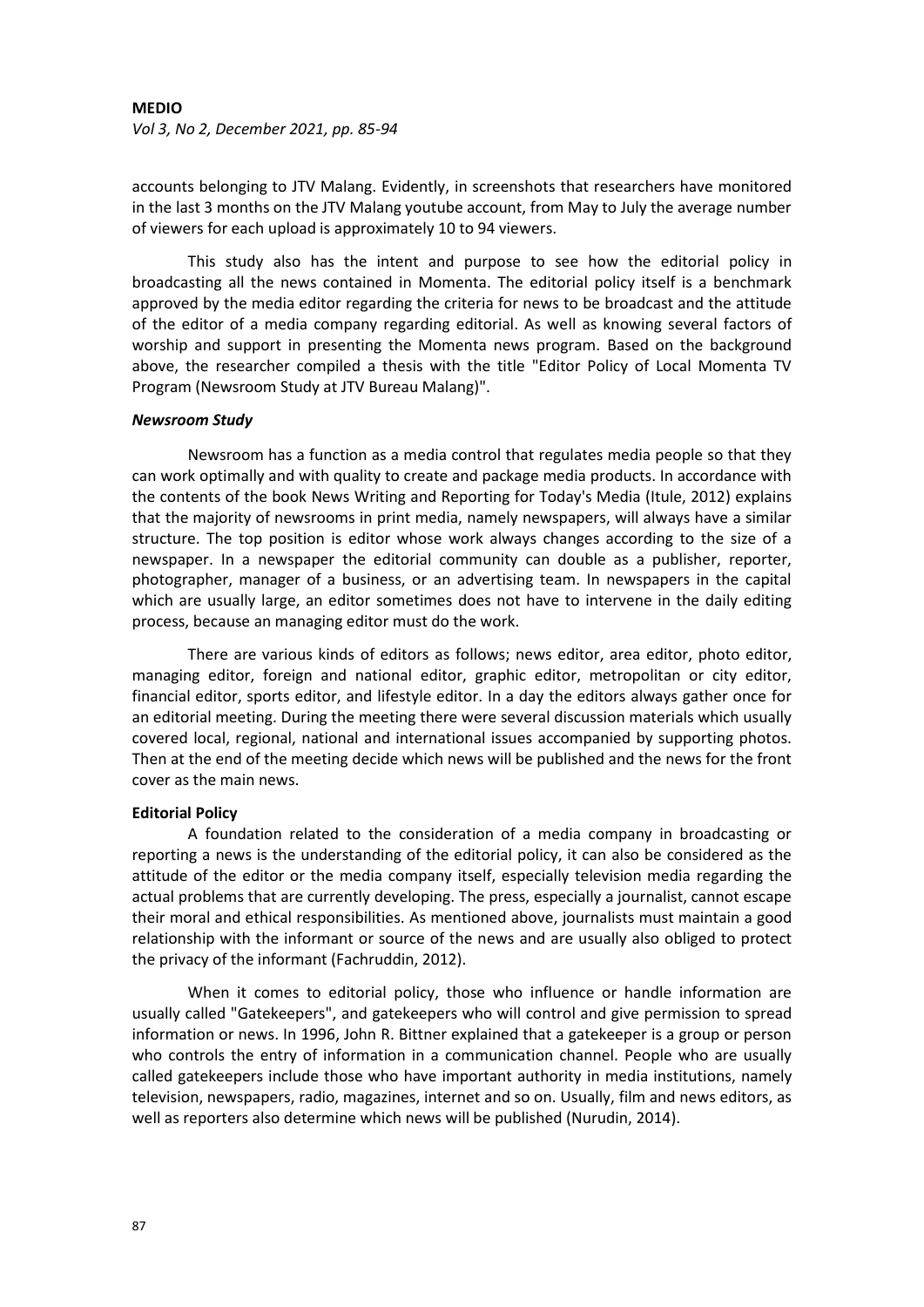## **Editorial Policy Urgency**

Sudirman Tebba explained in a book entitled New Journalism, that "Editorial policy is important to respond to an event because in reporting what is important is not only the event, but also the attitude towards the event itself. If a media does not have an editorial policy, it can be ascertained that the news will not be consistent, because it does not have a stand in reporting an event, it is like a trash that can load it" (Tebba, 2005).

It also explained the meaning of editorial policy, where this policy is the key to the journey in processing the content of a news story in the media, it will give influence and control regarding issues published by the media when performing its functions in the public. All of them have been sent by editorial staff, as is the case with the editor or the head of the editorial team who has a way of selecting news to the publication stage according to the vision and mission of the owner (Kusumaningrat, 2007).

#### **Local Television**

According to data from the Indonesian Local Television Association (ATVLI) it is stated that from 2003 to August the number of local television stations in the Republic of Indonesia reached fifty media, which were spread throughout the region. This means that local TV has a very significant development, monitored from a very short birth span, starting in 1997 (Indonesian Local Television Association, 2018). Local television shows three different TV groups, there are local commercial TV, community TV, and public TV. The largest percentage is TV stations which are like local private television at 24 percent, then local public at 18 percent and community at 7 percent. The actual number is very large, related to the number of television stations that have not been identified (Sudibyo, 2004).

Local television potential

According to data from the Indonesian Local Television Association (ATVLI) stated that from 2003 to August the number of local television stations in the Republic of Indonesia reached fifty media, which were spread throughout the region. This means that local TV has a very significant development, monitored from a very short birth span, starting in 1997. Local television indicates three different TV groups, there are local commercial TV, community TV, and public TV. The largest percentage is TV stations which are like local private television at 24 percent, then local public at 18 percent and community at 7 percent (Sudibyo, 2004).

#### **RESEARCH METHODS**

In this study, using the post-postivism paradigm assumes that if the researcher cannot obtain the truth of a fact, if there is a less visible gap between the researcher and the fact itself, the bond between the researcher and the fact should have an interactive nature. This research approach is qualitative. Qualitative research is research that explains and analyzes a phenomenon, attitude, event, people's thoughts, and a person's social activities by means of groups or individuals (Machmud, 2018).

The researcher used descriptive type. Descriptive is the type of research used by researchers using a "newsroom study" research base, which is commonly known as editorial policy. Editorial policy is an important thing that must be owned by companies working in the mass media, because there are differences between several existing media (Tebba, 2005). The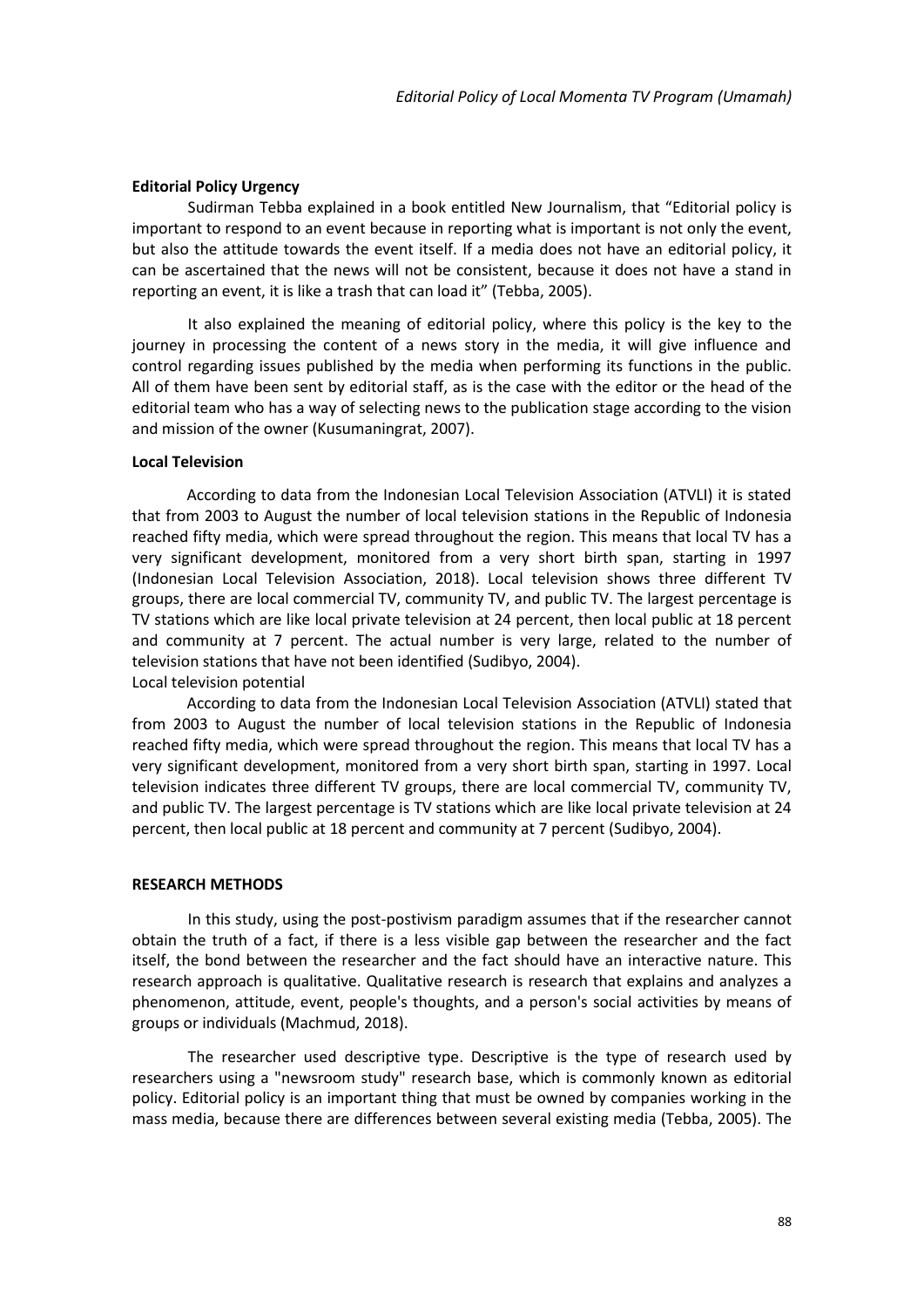*Vol 3, No 2, December 2021, pp. 85-94*

location of this research is at the JTV Bureau Malang Office, located in Tlogomas, Tlogomas Square Ruko Complex Plot Number 23, Lowokwaru District, Malang. Determination of Informants by using Purposive Sampling Technique in determining informants or subjects. This technique determines several informants before the research is conducted, one of which is by clearly mentioning several criteria to be used as guidelines for determining the informants or subjects studied (Machmud, 2018). Data collection techniques are carried out in several ways, namely; observation, interview, and documentation. The next stage is to analyze the data using the theory of Miles and Huberman explaining that the activities contained in the qualitative data are carried out in an interactive way and carried out continuously until the data obtained is saturated. There are three stages when analyzing a data, the first is the reduction stage, the second is the presentation and the last is drawing conclusions (Sugiyono, 2014).

The focus of the research is the explanation by the researcher of what is being done. In this case, the researcher chose the editorial policy of the Momenta TV Local program for research, it is hoped that they can know and understand the policy by the JTV Malang bureau editorial team which is applied in one of the news programs, namely Momenta. And, can find out the supporting and inhibiting factors in presenting the news in Momenta.

# **RESULT AND DISCUSSION**

### **Informant Profile**

The researcher chose the three informants according to the assignment from the division, and had more responsibility and authority regarding the Momenta program, the informants selected by the researchers would convey information and the researchers would include it directly in the writing of the thesis. It is hoped that the three selected informants can provide accurate information. The following is the biodata or profile of the informant:

| <b>No</b> | <b>Name</b>      | <b>Position</b>                                    | Joined since |
|-----------|------------------|----------------------------------------------------|--------------|
|           | Sivi Anton       | <b>General Manager JTV</b><br>Malang               | 2016         |
|           | M. Sulthony      | <b>Production Manager</b>                          | 2011         |
| 3         | Oknita Lukmawati | CO Presenter / Reporter /<br>Script Writer Momenta | 2016         |

### **Table 5.1 Informant Profile**

# **Data Presentation**

### **1. Implementation of Momenta's Editorial Policies & Work Procedures**

At Momenta JTV Malang, marketing plays an important role in finding and creating news. As stated by Sivi Anton as General Manager during an interview with researchers at the JTV Malang office on November 20, 2020 at 10.00 WIB, that: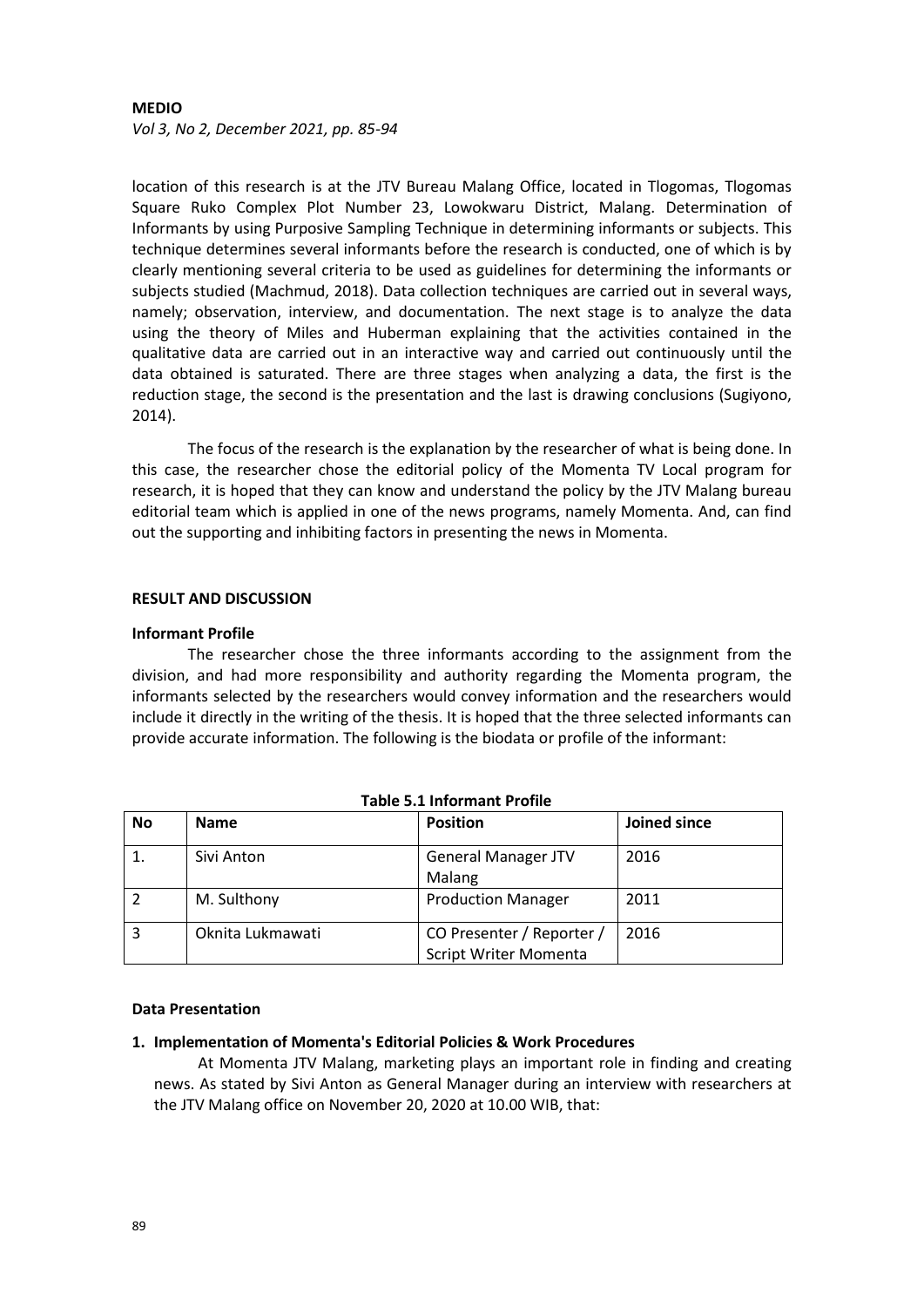"The momenta program is a bridge from the media for government and companies as well as communities in Malang to broadcast all events that are held, packaged into interesting news to be presented to the public, especially Malang residents. The first is editorial policy regarding production management, the second is related to marketing needs for selling points. In terms of tools and talents, for example, producing advertisements and moments at the same time. Because marketing doesn't just sell one product, it's usually direct at the same time as moments, advertisements, and talk shows. Here, marketing coordinates with production management to proceed to the post-production process in processing the news that is in Momenta, to be conveyed to cameramen, presenters, which are then submitted to the editor for the final stage, the policy stages that are applied like that".

According to the statement above, a similar thing is supported by observational data carried out directly by researchers at the JTV Malang office on November 20, 2020, that the editorial policy of making the Momenta program is the first to seek clients by Marketing, forwarded to the production team in this case usually the Producer or Production Manager, then have a meeting with the client by phone or make an appointment outside, make a contract agreement or the agreed MOU, then inform the presenter and cameramen coordinator, to appoint who the presenter and cameraman are in charge of making the news. On the D-day of coverage, whose duties are cameramen, presenters, marketing who control and bridge to clients, usually the general manager sometimes also comes out to control the course of the coverage. After doing the coverage, the task is handed over to the presenter for script and voice over, the next final stage is the task of the editor who edits and compiles a series of events into a news story, and is displayed by Momenta's producers according to a pre-agreed schedule.

# **2. Momenta News Making Steps**

#### **a. Client Search by Marketing**

Momenta is a paid news program, so every news story must have a client or customer. In this case, as explained by Sivi Anton during an interview with researchers at the JTV Malang office on November 20, 2020 at 10.00 WIB:

"Momenta is processing or making news. And momenta provides a platform for government agencies and companies as well as groups in the city of Malang to broadcast the activities held, and provide advice to clients so that their activities are broadcast like what "

And re-explained by M. Sulthony as general manager regarding Momenta during an interview with researchers at the JTV Malang office on November 18, 2020 at 13.00 WIB:

"Momenta is not seeking, but creating. If you make the basics faced, what is the program based on? In this case, Momenta is a service to the community. It's like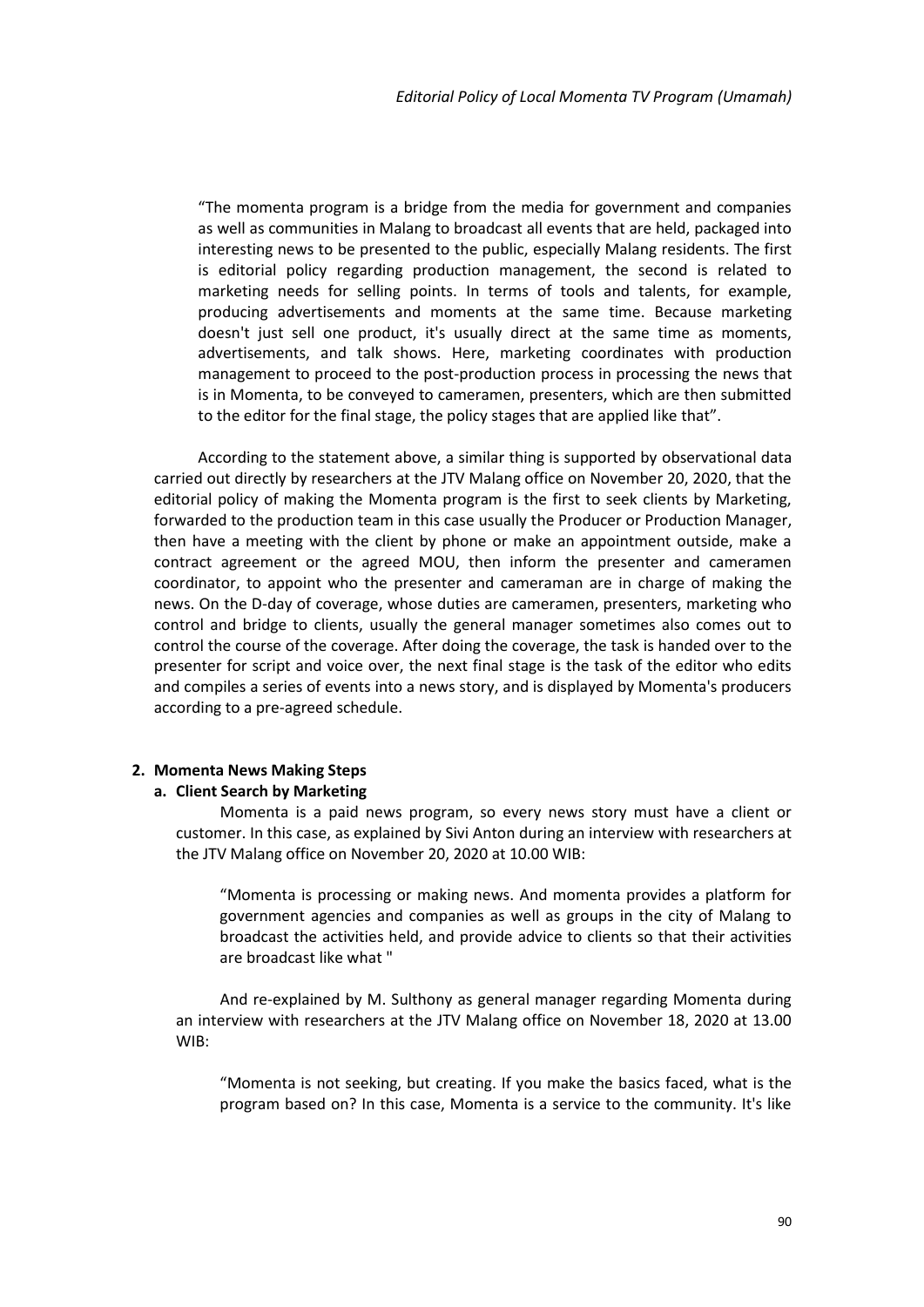informing or showing the public, that there is media reporting on your activities, documenting your activities, so that you have news to broadcast to the public."

According to the statement above, the same thing is supported by observational data carried out directly by researchers at the JTV Malang office on November 21, 2020, that marketing is the first person to start the stage of making news in the Momenta program, here marketing is the initial bridge between the client and the Momenta production team. JTV Malang.

### **b. Meetings between Clients, Marketing, Producers and the Momenta Editorial Team**

The second process that the Momenta team must go through is a meeting between the client and the marketing and producer of the Momenta program. M. Sulthony as Production Manager and Momenta Producer during an interview with researchers at the JTV Malang office on November 18, 2020 at 13.00 WIB, explained:

"First, a request from Sonya, what kind of tool do you want to make and what tools do you need. Whether it's taking pictures, examples are made into drama. From the SO, from the client it is directly conveyed to marketing, if marketing cannot explain in detail, then marketing cooperates with production management to explain to the client. If the client's request has been agreed, the management will coordinate directly with the presenters, cameramen and editors."

According to the statement above, the same thing is supported by observational data carried out directly by researchers at the JTV Malang office on November 22, 2020, which researchers observed in the field, often only marketing makes deals with clients, very rarely clients come to the office, usually marketing will visiting the client's residence to agree on the MOU that was made, if anything is lacking in detail then the meeting is continued by phone before the D-day and marketing conveys all client requests to producers, presenters and cameramen.

## **c. Coverage**

The next stage that is followed directly by the researcher when direct observation is coverage. In the field, the reporter (presenter) must be able to see what will happen, and what should be included in the news that will be broadcast, according to the results of an interview with M. Sulthony during an interview with researchers at the JTV Malang office on November 18, 2020 at 13.00 WIB:

"Momenta has its own characteristics and its news is easy to understand by providing education, sometimes events that are covered for up to 8 hours. There the role of the presenter and cameraman must decide what to take and which points to raise, and make it a duration of 30 or 60 minutes according to the agreement with the client. You have to have a script, this is the condition for the Momenta program that makes it different from other TV programs, the presenter's touch in the script has a huge impact on the broadcast."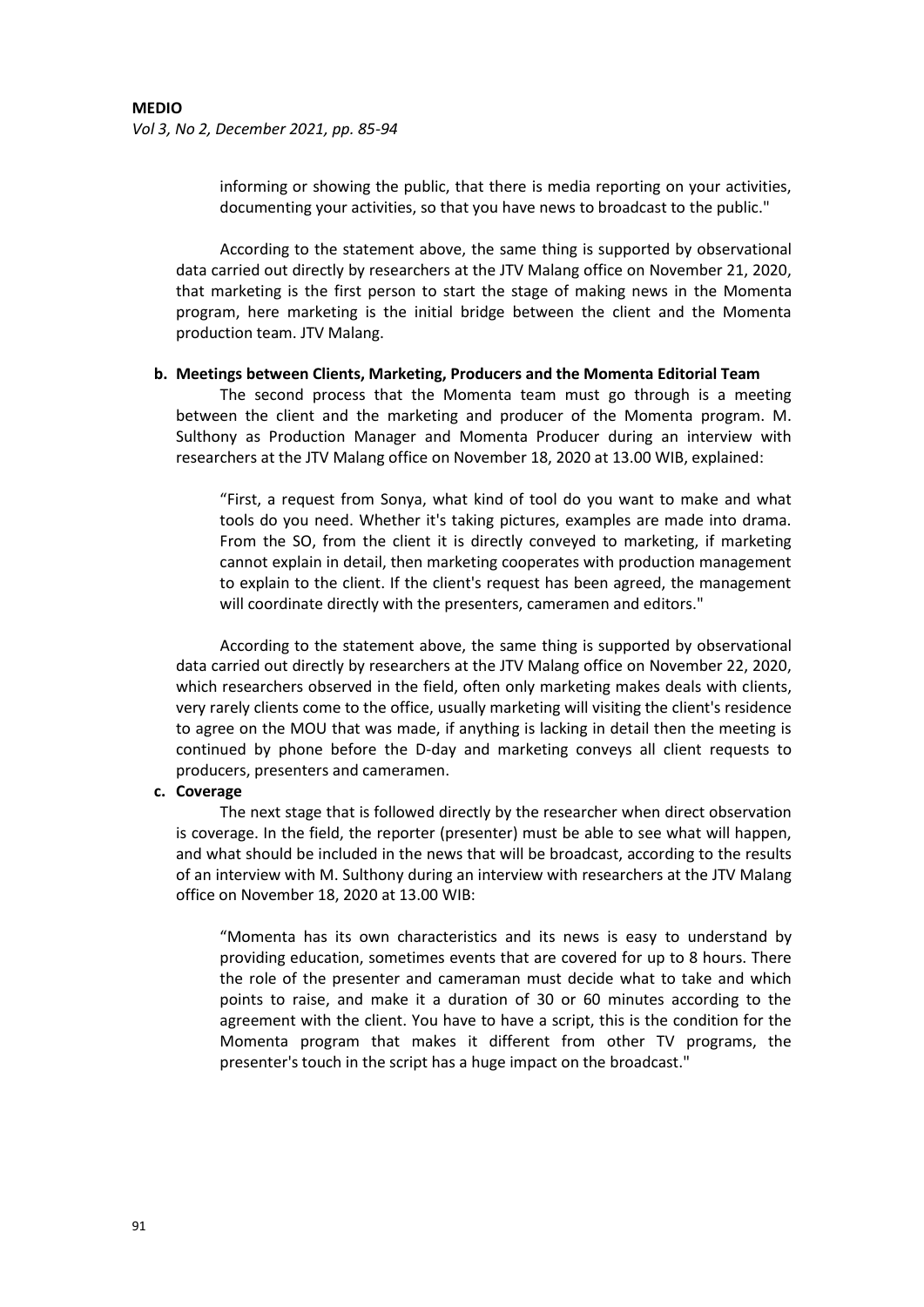According to the statement above, the same thing is supported by observation data carried out directly by researchers in the field where the news was made on November 23, 2020, that the coverage team for the Momenta JTV Malang program, must always work well together, especially presenters and cameramen when they want to collect data and event shooting.

#### **d. Image Preview**

Image is the most important factor in the world of television production, especially in news making, because the success of a program can be determined by looking at the results of the images obtained when in the field covering an event. Researchers see, when in the field, after coverage, cameramen usually review the recorded images, usually discuss with marketing or producers what images are lacking, and which must be taken again, and usually reporters also review the on cam results that have been done for the opening. and closing, because usually there is a shortage in terms of the angle taken by the cameramen, or the reporter's way of speaking is not perfect.

## **e. Script Creation**

The use of different languages with print media. Television language is a spoken language written for newscaters to read which viewers will hear or listen to at home. So writing television news is the same as writing radio news, namely writing for the ears, meaning writing to be heard. It should also be noted that spoken language does not recognize space but only recognizes time (Oramahi, 2015). As explained by Oknita Lukmawati as a Script Writer, during an interview with researchers at the JTV Malang office on November 14, 2020 at 15.00 WIB:

"There is a shortlist, the point is that if there are impressions on several images there must be a VO, to make it easier for editors to choose images that are mixed and matched with the audio, unlike news which only has text without a shortlist. Because of the long duration, there must be a voice over which is also equated with the shortlist of pictures. For example, there is a carnival activity and there is a bull, the script must explain about the bull, the voice over and the image that is displayed must match, so as not to collide with other images."

According to the statement above, the same thing is supported by observational data carried out directly by researchers at the JTV Malang office on November 24, 2020, all presenters in the Momenta program concurrently become scriptwriters and narrators, post-production presenters are responsible for making scripts, there are 5 segments sometimes only 3 segments. In the script, the presenter must write down the details of the video number in addition to the narration, to be read by the editor so that it is easy to make the news.

#### **f. Voice Over**

A presenter or reporter for Momenta at JTV Malang, must be able to make a good script, because it is the full responsibility of a presenter, to determine the final result of a news content that will be broadcast on television. In addition to a good script, the presenter must also be able to go through the sound recording process, by reading the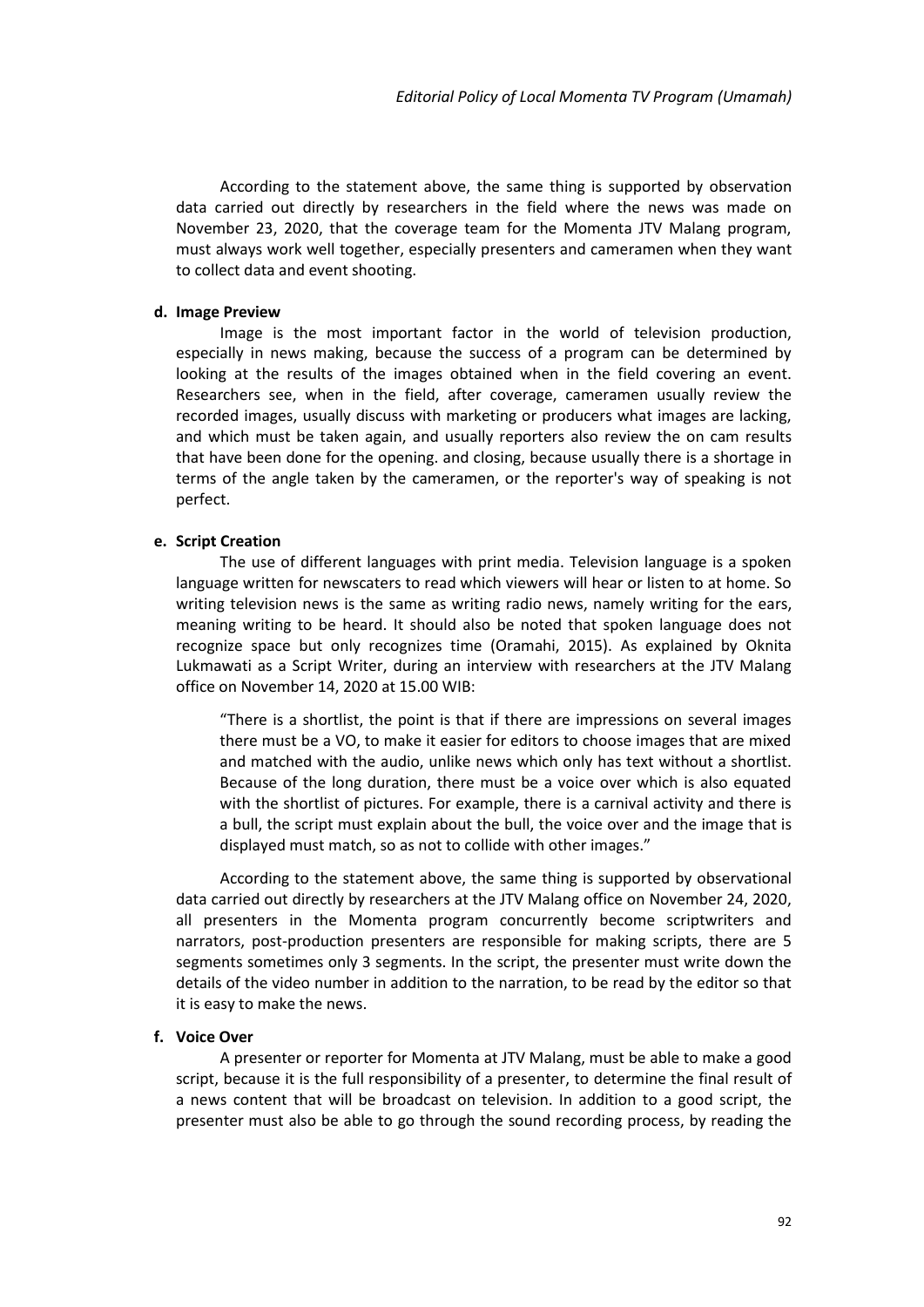*Vol 3, No 2, December 2021, pp. 85-94*

narration that has been poured into the script made. Before recording, sometimes the script is corrected and edited first by the CO Presenter or marketing officer on duty, avoiding errors in writing or information. The last stage, the presenter enters the dubbing or voice over room for the recording process which later, the dubbing and video will be synchronized into a news story by the editor.

# **g. Image Editing**

When in this process editors, reporters and cameramen work together to synchronize images, and provide the best impressions. For example, in the results of the researcher's observation on November 25, 2020 at the JTV Malang office when in the editing room, the editor usually coordinates with reporters regarding the names of the informants, avoiding mistakes in names or titles. Not only with reporters, the editor also coordinates directly with the cameramen on duty when covering the news, because sometimes there are files that cannot be opened, image quality is poor, and client requests are classified as different from other news. With this coordination, it is hoped that there will be no mistakes when broadcasting news.

# **h. News Broadcast**

News broadcasting is the end of the process of making a news story, where before broadcasting the news, the Momenta editorial board must check the content of the news that will be displayed on that day, which usually previews the image is the producer.

In accordance with observations made by researchers at the JTV Malang studio on November 30, 2020, usually when Momenta news is broadcast, the producer will coordinate the team to prepare the broadcast material, namely scripts for anchors, telemproters, cassettes, icons and all broadcast needs such as equipment. Before the broadcast, the team in charge of the broadcasting stage will prepare all the equipment, and distribute tasks according to their respective job desks, because the studio has often been used for news broadcasts before, there is not too much that needs to be prepared in each broadcast, because the equipment is already in place. the position of each, for example the position of lights, cameras, studio lights.

# **i. Evaluation or Editorial Meeting**

In the observation stage on November 23, 2020 at the JTV Malang office, the researcher saw the editorial meeting process during the pre-production of Momenta which will be carried out by Multicam, in which there are many cameras covered and broadcast live on JTV Malang's youtube account, and at the same time it will be broadcast in Momenta program, which participated in the meeting were the general manager, production manager as well as producer, cameramen, presenter coordinator and marketing staff, who discussed the division of tasks in several different events, for Momenta's coverage in the next few weeks. Also discusses and evaluates related news that has been broadcast and there have been some errors which need improvement. The discussion is relaxed but still serious and remains in the goal of finding mutual agreement at each meeting.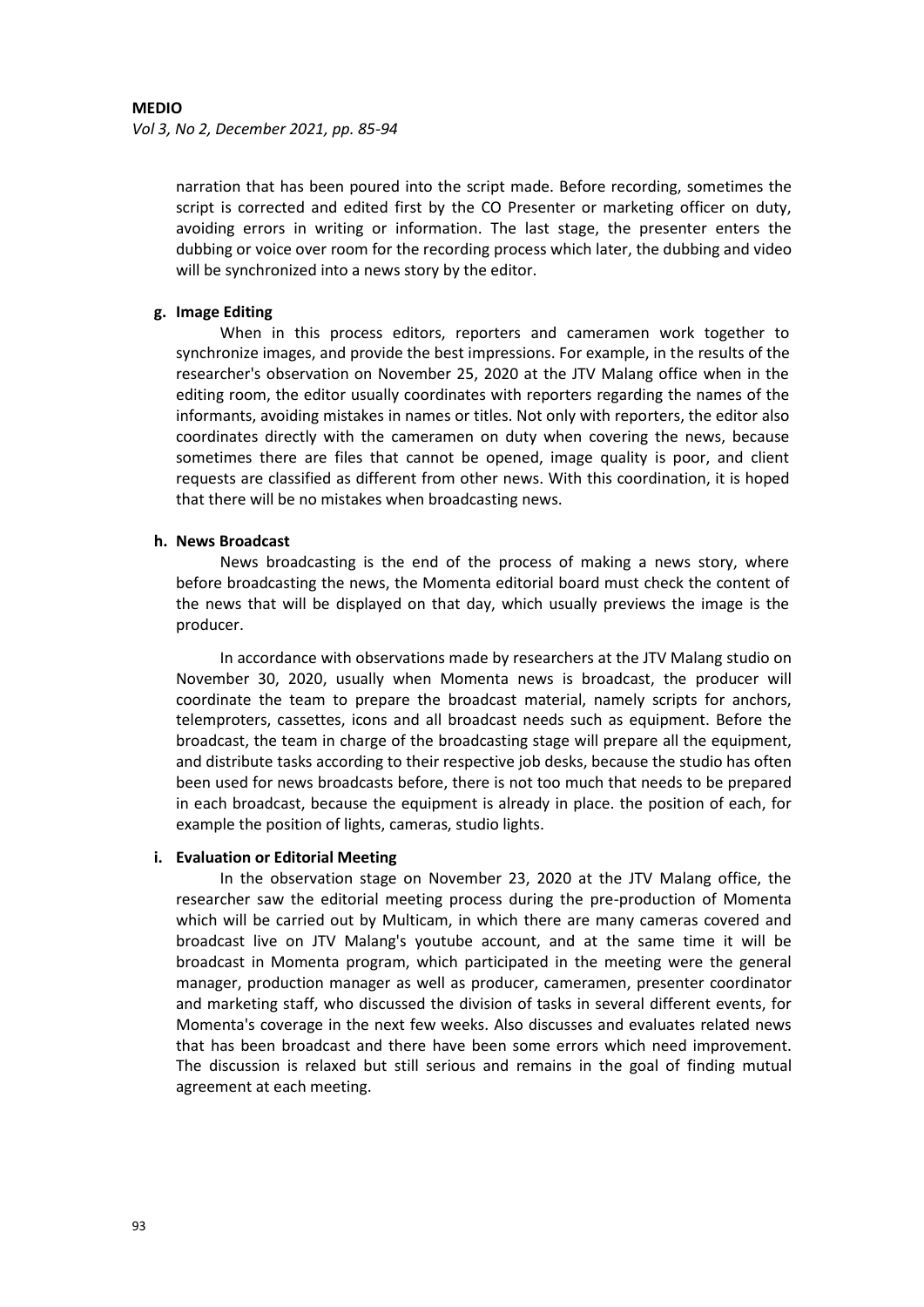#### **3. The Quality of News Visual**

A good news is not only the content, but the visual or image quality must also be considered when broadcasting a news, JTV Malang always requires good production equipment, so that the shooting is also good, not only that the cameramen's ability must also always be honed to be precise when shooting. picture. In this case, the tool must always be considered by the television media. M. Sulthony as the production manager during an interview with researchers at the JTV Malang office on November 18, 2020 at 13.00 WIB said:

"The production team needed a better camera, better sound and mic. Because all tools will eventually wear out or break because they are used every day. Once upon a time, you want the supporting tools for video and audio capture to be updated, because in a matter of months or even years, the image resolution will definitely decrease, the occurrence of faded images or noise, it must always be updated. updates and upgrades, because tools are the most wasteful things in the television world".

## **4. Momenta Program News Type**

The types of news for the Momenta program on JTV Malang are soft news or features. Soft news or features news is a type of indirect news that does not have a timeless nature or is not bound by time. So that it is always read, heard, and seen at any time without being tied to actuality (Junaedi, 2013). When going to broadcast, the type of news that is made is news that is light, updated and in accordance with the language that is suitable for television segmentation. As said by Oknita Lukmawati during an interview with researchers at the JTV Malang office on November 14, 2020 at 15.00 WIB, as a script writer:

"Because momenta is a news feature which is light and timeless news, the dimomenta script must have a detailed shortlist, so that the video and voice over are connected, the language used is not rigid, so that the audience does not get bored, different from daily news news scripts in general. "

## **5. Social Media as Support**

It turns out that JTV Malang also has supporters, supporters, in helping to spread information so that its reach is even wider. In this very modern era, although television is starting to shift, the production team of JTV Malang strives to always keep up with the times. By disseminating information related to the news that is broadcast, not only on television but also by uploading news on social media. Has two social media that are still active today, namely Instagram which includes sharing media, and YouTube which is social media with a website. As said by M. Sulthony as the Production Manager, during an interview with researchers at the JTV Malang office on November 18, 2020 at 13.00 WIB: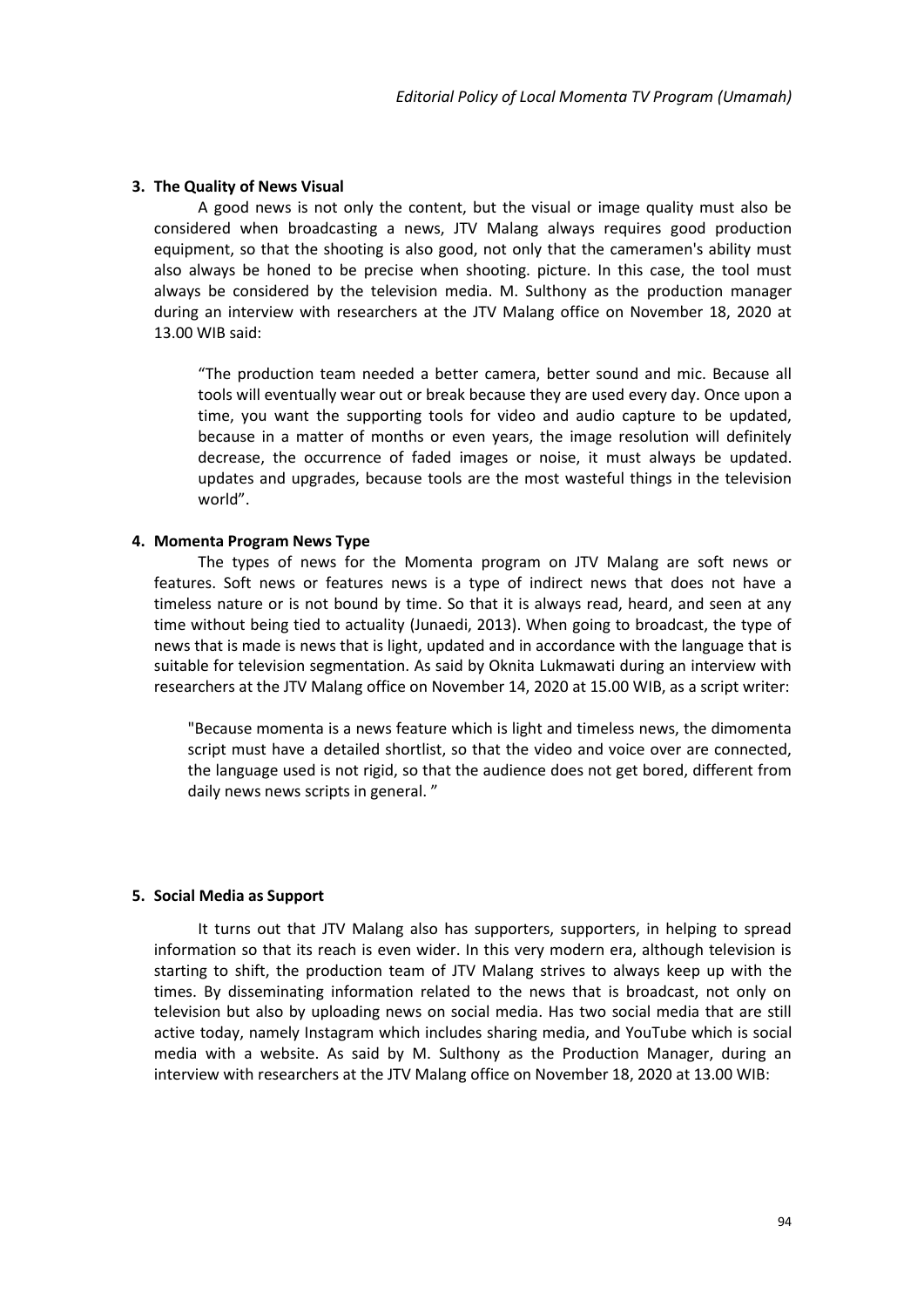*Vol 3, No 2, December 2021, pp. 85-94*

"On television and Youtube for live streaming needs, the results of poor jtv shows are streamed via youtube. Meanwhile, Instagram is for spreading information."

And added by Sivi Anton during an interview with researchers at the JTV Malang office on November 20, 2020 at 10.00 WIB, as General Manager:

"There are social media accounts for disseminating information on Momenta programs other than television, namely Instagram and YouTube. In the past there was also Facebook, but according to the times, Facebook began to be shifted and replaced with Instagram."

Instagram JTV Malang usually uploads the latest news, namely the type of hard news in the JTV Malang news program with the name 'Coffee Manis'. And the one that focuses on updating the entire series of Momenta programs is the Youtube JTV Malang channel. According to the explanation from the informant, M, Sulthony during an interview with researchers at the JTV Malang office on November 18, 2020 at 13.00 WIB:

"In Instagram, we update the Kopi Manis program, but in social media, 'Instagram' is not given much attention and it rarely updates, focusing on TV and live streaming Youtube. Youtube will definitely update the news regarding Kopi Manis and the Momenta live stream, and always update, especially commercials, but not all uploads are uploaded, good content will be uploaded, if commercials are definitely aired"

#### **Coordination of news content with clients**

Coordination certainly has important benefits in determining the implementation of a business that has been made in order to achieve maximum and expected results together. But if the coordination is not implemented, it will make each individual, company or group run independently without any unity of direction, meaning that they will not get good results for both, especially if there is a misunderstanding. As explained by Sivi Anton as General Manager of JTV Malang, during an interview with researchers at the JTV Malang office on November 20, 2020 at 10.00 WIB:

"Evaluation related to internally with the team, namely human resources that are not good, will be emphasized and directed or related to tools that have to be upgraded. And evaluation is in the form of coordination with the client, between marketing and the client, checking the content of the news that will be broadcast, whether it is as expected or an error occurs, for example in the content of the script that is lacking or how, we will fix it. In essence, marketing must always establish communication with clients, in order to achieve a good final finish and as expected."

After going through a long process, namely several stages or steps of the editorial policy of the Momenta JTV Malang Program in making news. Researchers are able to provide analysis with Gatekeeping theory which was first published by Kurt Lewin in 1947 in a book entitled Human Relations, where those who influence or handle information are usually called "Gatekeepers", and gatekeepers who will control and give permission to spread information or news. In 1996, John R. Bittner explained that a gatekeeper is a group or person who controls the entry of information in a communication channel. People who are usually called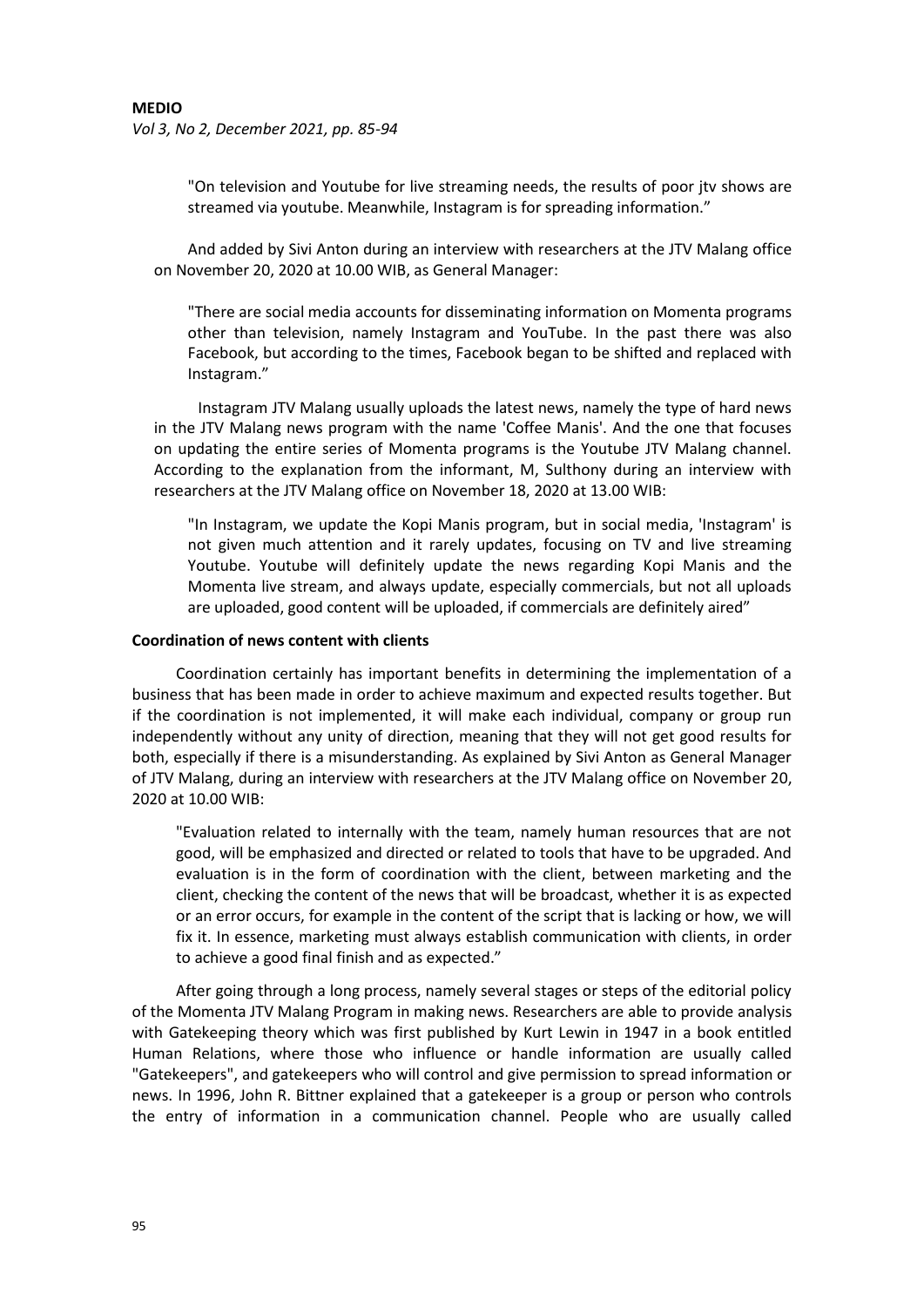gatekeepers include those who have important authority in media institutions, namely television, newspapers, radio, magazines, internet and so on (Nurudin, 2014).

The existence of a very significant relationship between media owners in order to build public space in the editorial of JTV Malang is able to make researchers able to carry out an analysis and Gaye Tuchmann theory where the public space that has been built by media owners is used as a place to analyze and learn about news that will enter the reaction, Here the editorial board will determine which news is good and worthy to be broadcast on local JTV Malang television, as well as on the JTV Malang youtube account which is covered nationally.

### **CONCLUSIONS**

In accordance with the observations made by researchers, the editorial policy implemented by the editorial board must go through several processes including agreeing on an MOU with marketing, pre-production editorial meetings, coverage, previewing images, making scripts, recording or voice over, editing images, broadcasting news, and evaluating . The editorial policy is set so that the program gains the trust of the audience because of the consistency that is applied, for example Momenta is always consistent that the type of news program is soft news or features which are timeless news.

In accordance with the initial objective, that Momenta is a paid program to help the economy of JTV Malang remain stable. Therefore, Momenta's editorial team strives to always satisfy the client's impressions. During the establishment of Momenta, the supporting factor for this program was the support from clients and viewers. However, it turns out that there are also inhibiting factors, such as inadequate tools, misunderstandings with other clients or vendors, and technical errors in the field. This makes the editorial team always try to get up to have better impressions.

Even though in this modern era, which is all internet, it turns out that JTV Malang does not feel threatened by the presence of increasingly sophisticated technology. In fact, information related to all Momenta news and other Malang JTV programs, shows footage or full news on social media accounts such as Instagram, and has a Youtube channel that is useful for broadcasting live, because every client has the right to get live broadcasts through a Youtube account. owned by JTV Malang. Therefore, the editorial policy at Momenta JTV Malang is implemented in accordance with the initial purpose of the Momenta program with features or timeless news types, but still within the legal channels for broadcasting news that is correct or in accordance with the journalistic code of ethics.

#### **REFERENCE**

ews

Antara News. (2016, Agustus Kamis). *Nasional*. Retrieved from Antara News: https://bengkulu.antaranews.com/nasional/berita/576810/televisi-di-era-digital-matiatauberadaptasi?utm\_source=antaranews&utm\_medium=nasional&utm\_campaign=antaran

96